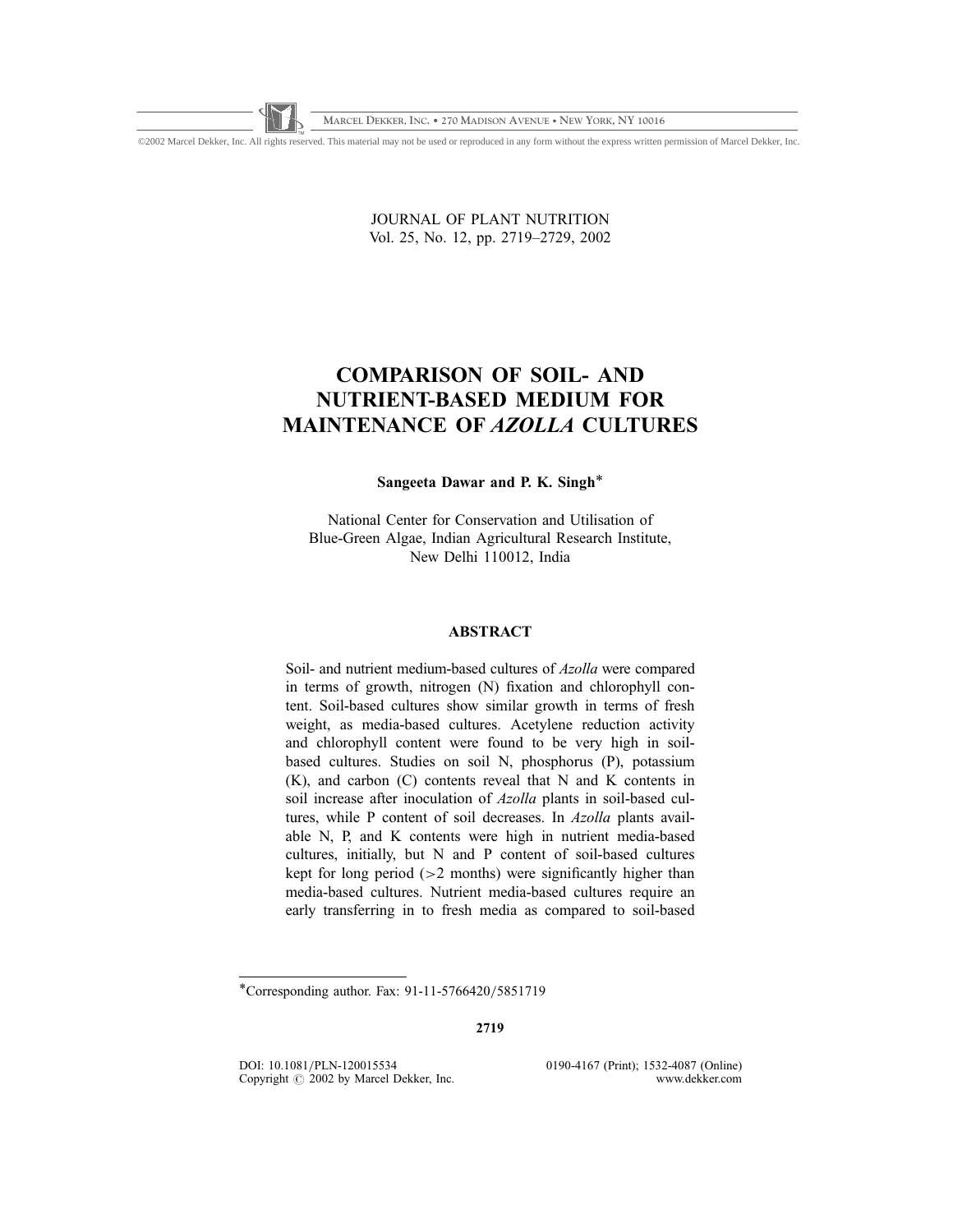©2002 Marcel Dekker, Inc. All rights reserved. This material may not be used or reproduced in any form without the express written permission of Marcel Dekker, Inc.

### 2720 DAWAR AND SINGH

cultures. The results indicate that soil-based cultures of Azolla are as good as nutrient media-based cultures of Azolla.

Key Words: Azolla; Nutrient medium; Soil medium

# **INTRODUCTION**

Azolla is a fern of agronomic importance due to its ability to fix atmospheric nitrogen  $(N)$ .<sup>[1,2]</sup> The presence of the algal symbiont *Anabaena*– Azollae in its leaf cavities helps in N fixation and in turn increases soil organic content in terms of total N after death of the  $Azolla$  plant.<sup>[3,4]</sup> Reports are available to support its role as an animal feed,<sup>[5]</sup> in hydrogen production, ${}^{[6]}$  and as a biofertilizer.<sup>[1,7,8]</sup> Use of *Azolla* as green manure is also reported to improve soil physical properties by increasing the porosity (3.7–4.2%) and decreasing the bulk density of soils.<sup>[9]</sup> Due to its multiple uses efforts are on to optimize its growth<sup>[10–12]</sup> while maintaining N<sub>2</sub>-fixation. Soil-based as well as media-based cultures have been proposed for the growth of the fern.<sup>[13,14]</sup> Espinas and Watanabe's medium (EWM), Hoagland medium, and IRRI (International Rice Research Institute) medium are some of the commonly used media for its growth. Through various reports it is an undisputed fact that major macronutrient required for Azolla growth is phosphorus (P).<sup>[15]</sup> Azolla can even absorb P from the soil and accumulate in its body, this P gets released in to the soil after the plant's death. Azolla, therefore, not only supplies N to the rice crop, but simultaneously increases the soil organic matter and fertility too.

Azolla propagation is normally carried out in soil-based nurseries while Azolla germplasm is maintained as media-based cultures. Though it is being maintained as soil medium (SM)-based culture at CRRI (Central Rice Research Institute), Cuttack, Collections in India. The intent of this work was to compare the media-based cultures of Azolla with the soil-based cultures of Azolla for general maintenance. Growth (in terms of biomass increase), N fixation (acetylene reduction activity), chlorophyll content, available N, P, potassium (K), and carbon (C) content in soil- and media-based cultures of five different species of Azolla were analyzed. The pH of soil- and media-based cultures was also checked during growth.

# MATERIAL AND METHODS

The five Azolla species chosen for the experiments, Azolla pinnata, Azolla microphylla, Azolla filiculoides, Azolla mexicana, and Azolla rubra belong to two different sections of Azolla, i.e., Azolla and Rhizosperma. Azolla pinnata being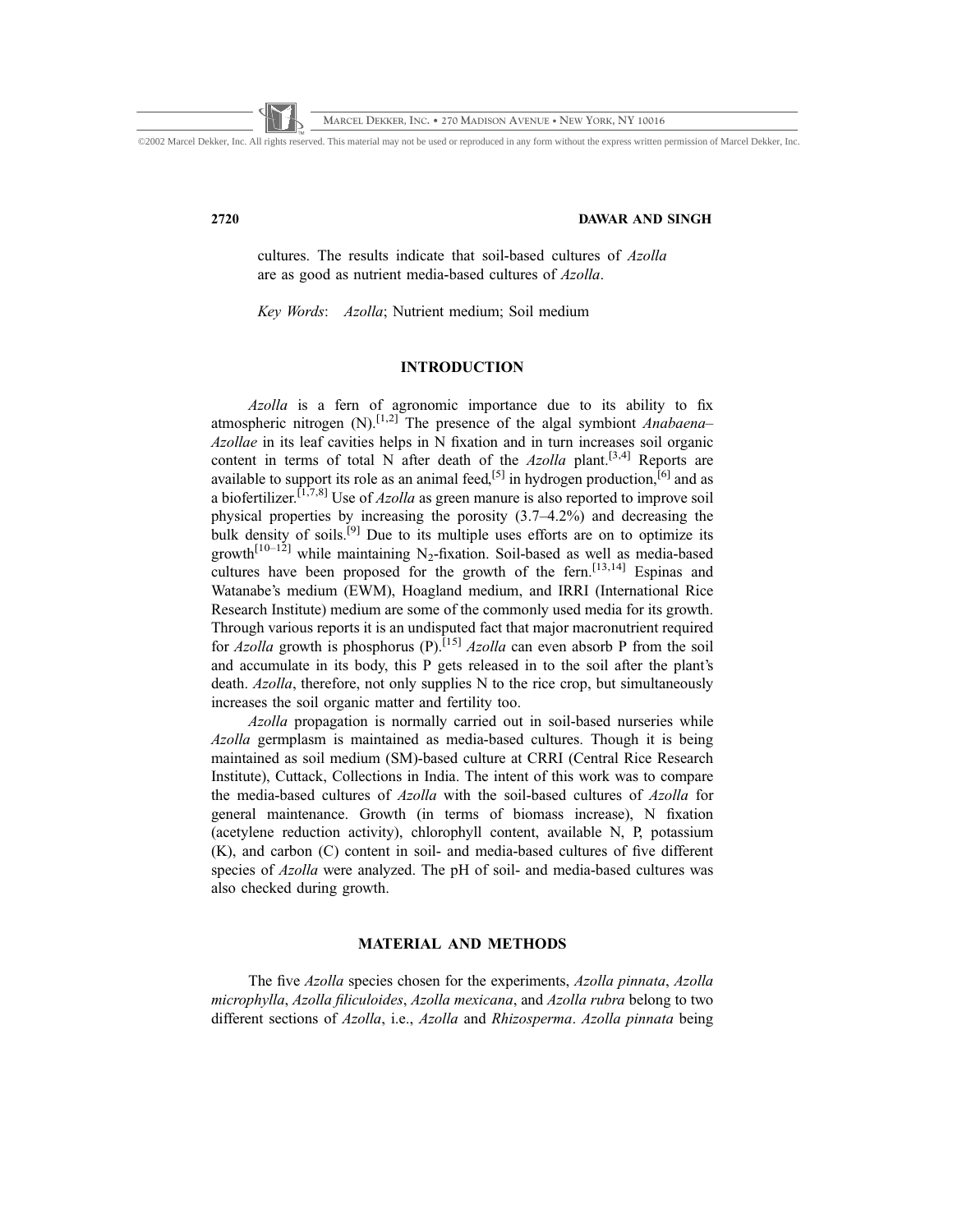©2002 Marcel Dekker, Inc. All rights reserved. This material may not be used or reproduced in any form without the express written permission of Marcel Dekker, Inc.

### MAINTENANCE OF AZOLLA CULTURES 2721

the sole member from Rhizosperma section and rest are from Azolla. These Azolla cultures are from Azolla culture collections of CRRI (Cuttack) India, maintained in the polyhouse of our center for the last six years. Azolla microphylla is highly adapted to high temperature ( $>35^{\circ}$ C), whereas A. pinnata is native with high sporulation ability. Azolla rubra, A. filiculoides, and A. mexicana have high growth capacity.

Wide-mouthed glass beakers  $(15 \times 12 \text{ cm})$  were used for both soil and nutrient medium for growth of Azolla plants. For nutrient medium grown plants, EWM was taken. The medium consisted of CaCl<sub>2</sub> (40 ppm), KH<sub>2</sub>PO<sub>4</sub> (20 ppm),  $MgSO_4$  (40 ppm), and KCl (40 ppm) as macronutrients and  $MnSO_4$  (0.5 ppm),  $Na<sub>2</sub>MoO<sub>4</sub>$  (0.15 ppm),  $H<sub>3</sub>BO<sub>3</sub>$  (0.2 ppm),  $ZnSO<sub>4</sub>$  (0.01 ppm),  $CuSO<sub>4</sub>$ (0.01 ppm), and Ferric citrate (2 ppm) as micronutrients at pH 6.5. Two and a half (2.5) g fresh wt. of washed *Azolla* plants were taken as initial inoculum. In SM cultures 150 g of autoclaved soil was mixed with tap water. After incubation for 2 h upper clear layer of water establishes, and the soil settles down, it was taken as soil medium. A known amount of each Azolla culture (2.5 g fresh wt.) was added. Each experiment was kept in triplicates and the mean of three individual readings was plotted. Azolla uninoculated SM served as control. Plants were kept in polyhouse for growth where diurnal temperatures of  $25^{\circ}$ C during a 16 h day and  $19 + 1^{\circ}$ C at 8 h night were maintained. Light was provided by cool white fluorescent lamps of normal, incandescent bulbs (16,000 lux). Intensities were measured using a lux meter.

# Biomass Measurement

Prior to initial measurements, the plant material was washed in distilled water and gently blotted several times to pieces of absorbent paper to remove adhering liquid. The growth rate was expressed as the biomass increase (mg fresh wt./ $m^2$ ) for a week period.

# Acetylene Reduction Assay and Chlorophyll Determination

Nitrogenase activity was determined in terms of acetylene reduction  $\text{assay}^{[16]}$  using gas liquid chromatograph (Nucon model EC 5700) with porapak R columns. One-half (0.5) g Azolla plants were incubated for 1 h in the polyhouse under an atmosphere of 10%  $C_2H_2$ , 0.03%  $CO_2$  in argon in sealed vials using the media at pH and temperature employed for their growth. The light intensity for incubation was 16,000 lux. One milliliter of the gas sample after incubation was injected in to the column and peak height noted on the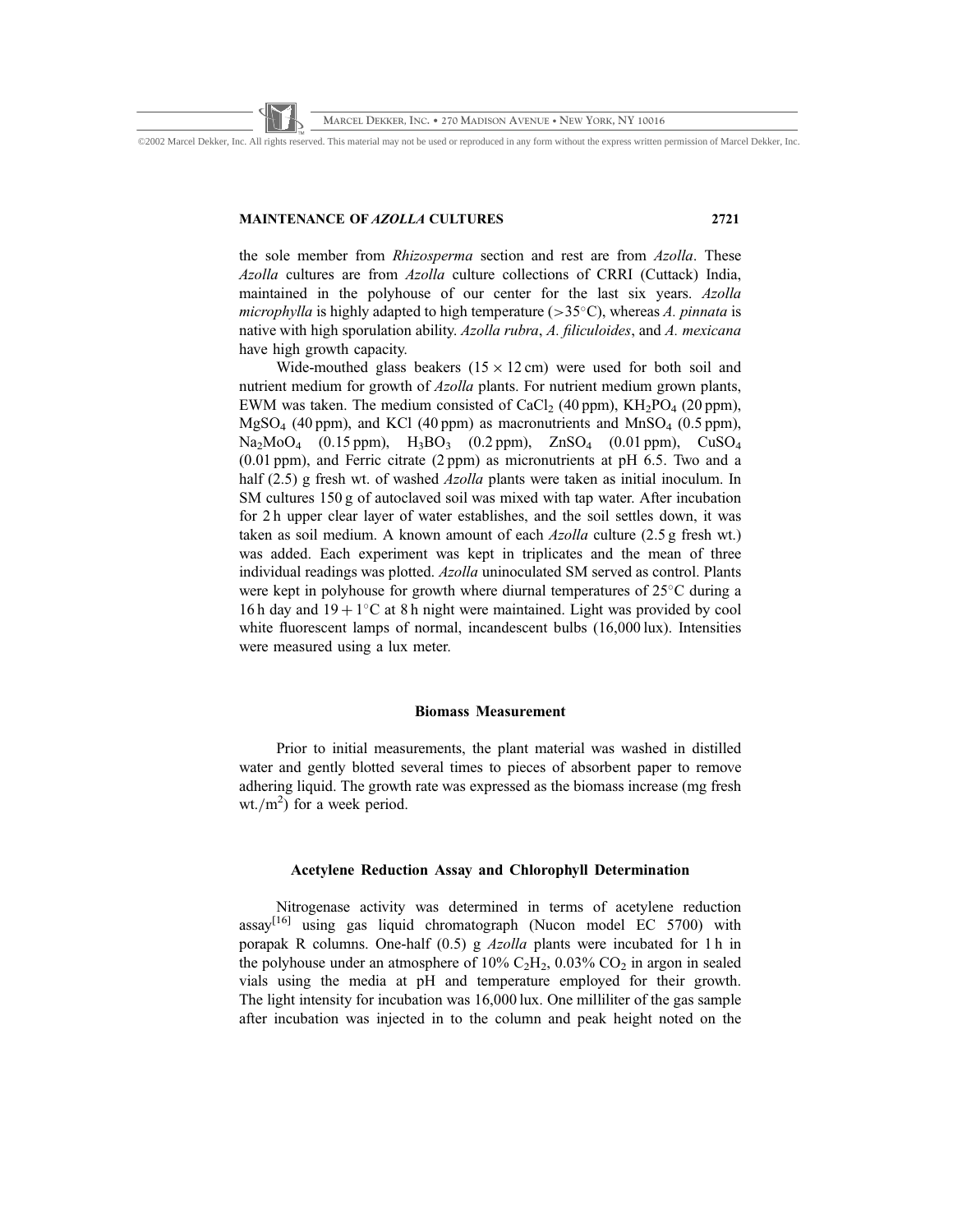©2002 Marcel Dekker, Inc. All rights reserved. This material may not be used or reproduced in any form without the express written permission of Marcel Dekker, Inc.

### 2722 DAWAR AND SINGH

recorder. Ethylene was measured as  $n$  mole ethylene/mg chl/h with a FID detector.

Chlorophyll was determined according to Wintermans and Demots.<sup>[17]</sup> One-half  $(0.5)$  g culture of *Azolla* with 5 mL of 95% ethanol was finely grounded in a small polytron. The extract was centrifuged at  $4000 g$  for 5 min and the supernatant was taken for the reading at 665 nm and 649 nm.

Available P and K of SM based and EWM based plant samples after two weeks of growth were also determined $\mathfrak{l}^{[18]}$  to see if the depletion of nutrients from soil is directly proportional to the increase of the same nutrients in plant material.

Available C, N, P, K of soil were measured following the methods in.<sup>[18]</sup> Available P was determined by Olsen's method,<sup>[19]</sup> C by Walkley and Black method,<sup>[20]</sup> and N by Kjeldahl method.<sup>[21]</sup>

# RESULTS

Biomass measured in terms of fresh weight was found to be a little higher for EWM grown plants initially, but in the 3rd week of inoculation it was almost equal to SM grown plants (Fig. 1). Soil medium based cultures could sustain for two months and more, while in EWM based cultures growth diminished after three weeks. Azolla pinnata showed the highest growth amongst the five species, in both SM as well as EWM grown plants. Azolla microphylla too showed good growth but it was 10% less than A. pinnata.

In contrast, chlorophyll content, was high in A. pinnata and A. microphylla [Fig. 2(a)] in SM cultures. Azolla mexicana and A. rubra too showed very high chlorophyll content in SM cultures. Accumulation of more pigment in Azolla in SM cultures compared to EWM cultures is an interesting result. It has been observed that if the EWM based cultures are not transferred to fresh EW medium, after 15 days the fronds become yellow. Since Mg is the main ion linked to chlorophyll, it may be due to early uptake of the cation  $(Mg^{2+})$  leading to deficiency in the later stages of growth.

Acetylene reduction activity (ARA) measuring N fixation was found to be very high in Azolla grown as SM cultures [Fig. 2(b)]. Among different species of Azolla, SM based A. microphylla showed maximum ARA. Again, good ARA in the SM cultures is an indication of better adaptability of the plants in soil based medium than the EWM based cultures.

The P content of *Azolla* plants after two week's growth in EWM showed higher P content than the SM based Azolla plants (Table 1), indicating that plants have harvested more P as EWM grown cultures. Soil P content decreased a little by growing Azolla for two months as SM based cultures (Table 2). Since EWM has a high concentration of P, plants may have taken up more P as EWM based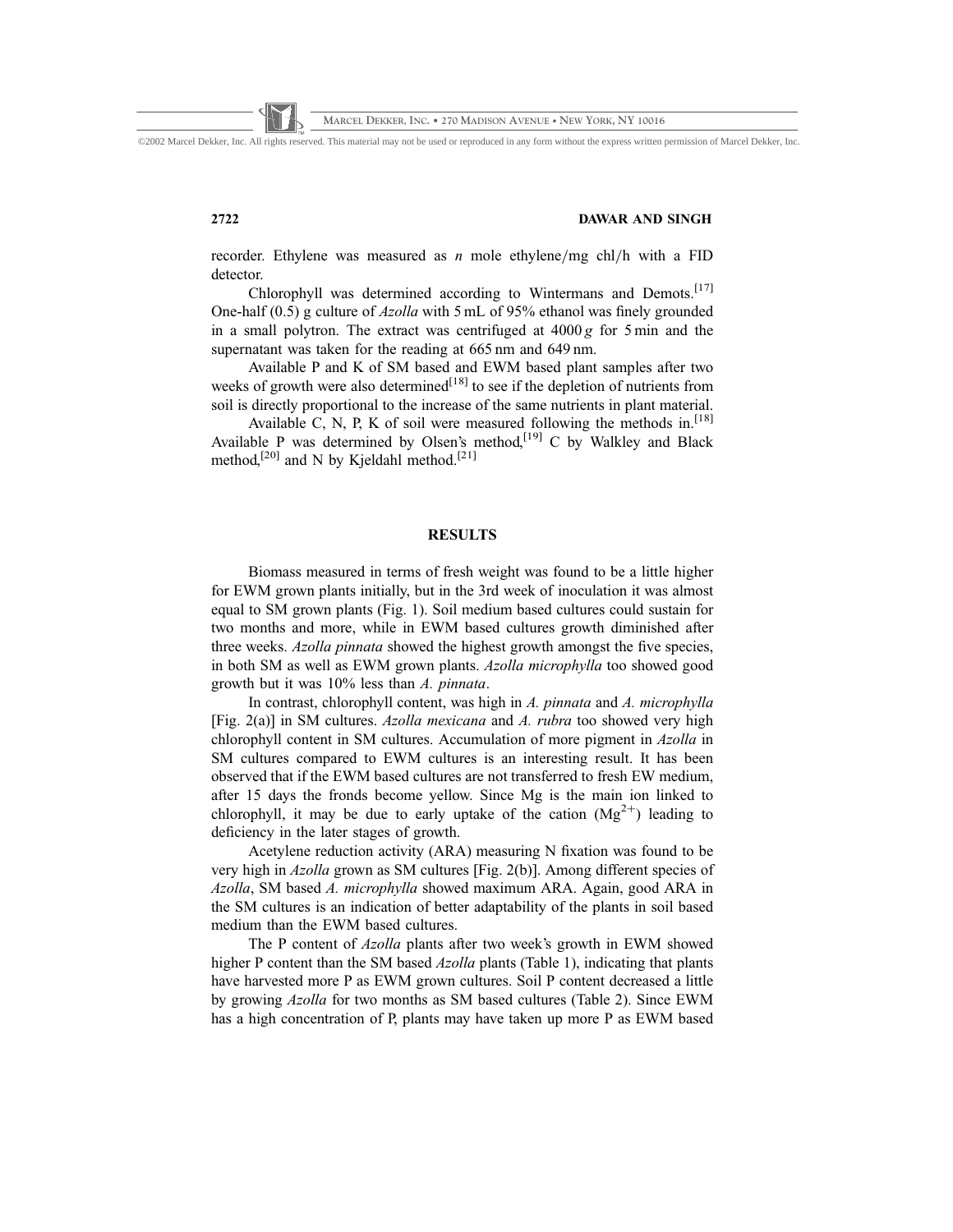©2002 Marcel Dekker, Inc. All rights reserved. This material may not be used or reproduced in any form without the express written permission of Marcel Dekker, Inc.



Figure 1. Biomass increase in terms of fresh weight in different Azolla species in SM-based and EWM-based cultures. Mean of three different sets is plotted and SE is marked.

cultures, this also explains the better biomass in EWM grown plants than the SM grown plants up to 15 days incubation.

Percent N and % K of *Azolla* plants were found to be almost double in EWM grown plants as compared to SM grown plants (Fig. 3) after two week's growth. Azolla pinnata had highest N and K content. Azolla microphylla too had high % of N and K. Among SM grown plants, A. filiculoides had very high % of N and K than other species. Available P (kg/ha) and available K (kg/ha) of the soil in SM Azolla cultures after two months of growth showed increase in K content while a decrease in the P content was noticed (Table 2).

Available C in soil was also calculated did not change and found to be 0.5–0.6% in the control (without  $Azolla$ ) and  $Azolla$  grown plants.

The pH of the soil before and after growth of the Azolla plants did not change and was found to be 6.7.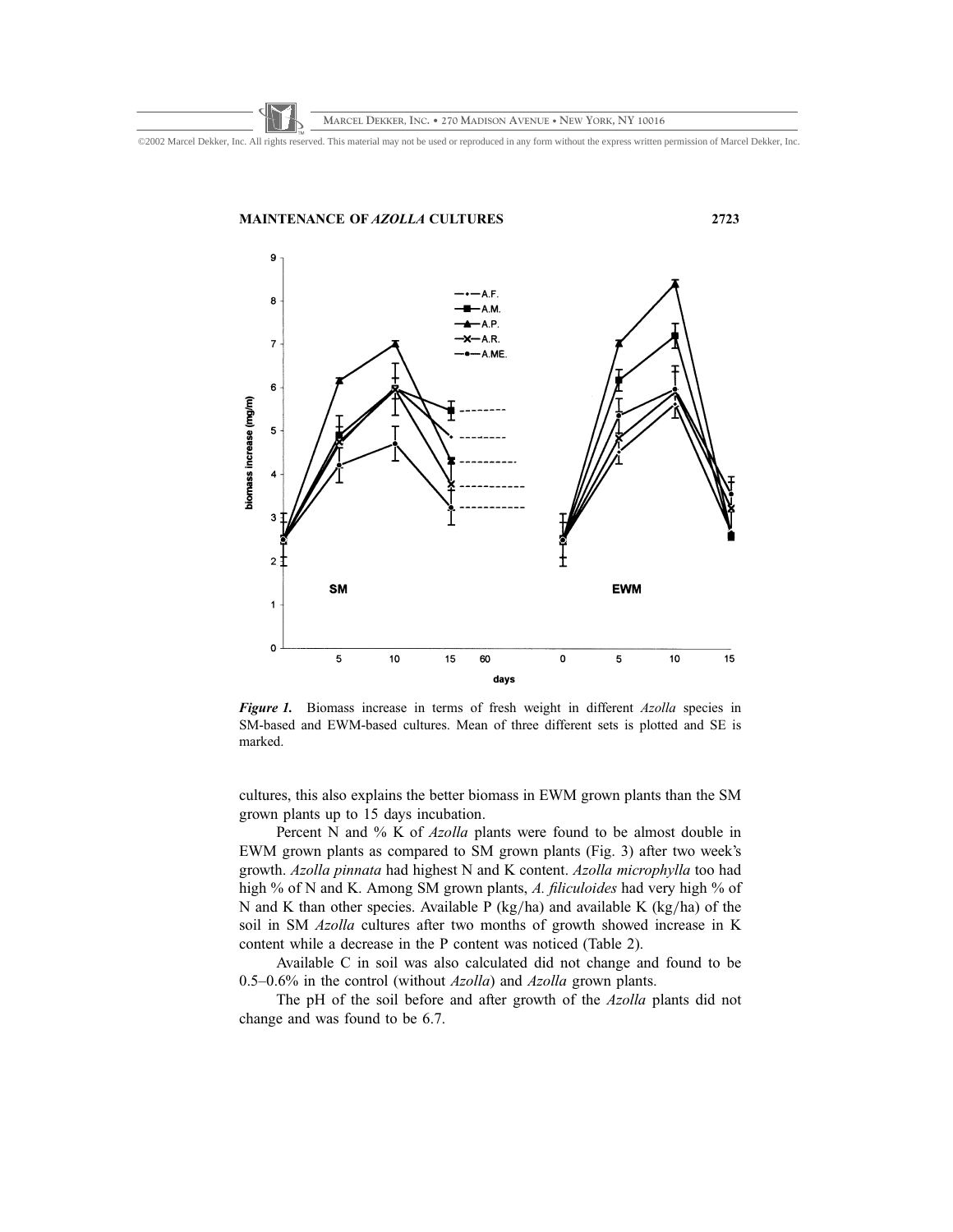©2002 Marcel Dekker, Inc. All rights reserved. This material may not be used or reproduced in any form without the express written permission of Marcel Dekker, Inc.



Figure 2. Chlorophyll content (a) and acetylene reduction activity (b) of SM- and EWMbased cultures of different Azolla species. Values represent mean of three separate experiments. Mean of three different sets is plotted and SE is marked.

# DISCUSSION

With the upsurge in the use of chemical fertilizers for increasing productivity the soil is adversely affected thus soil health is an area of great concern to the farmers now. Research in the past decades was focused at maximizing agricultural yields, the present international aim is to combine increased productivity with environmentally sustainable agricultural practices.[22]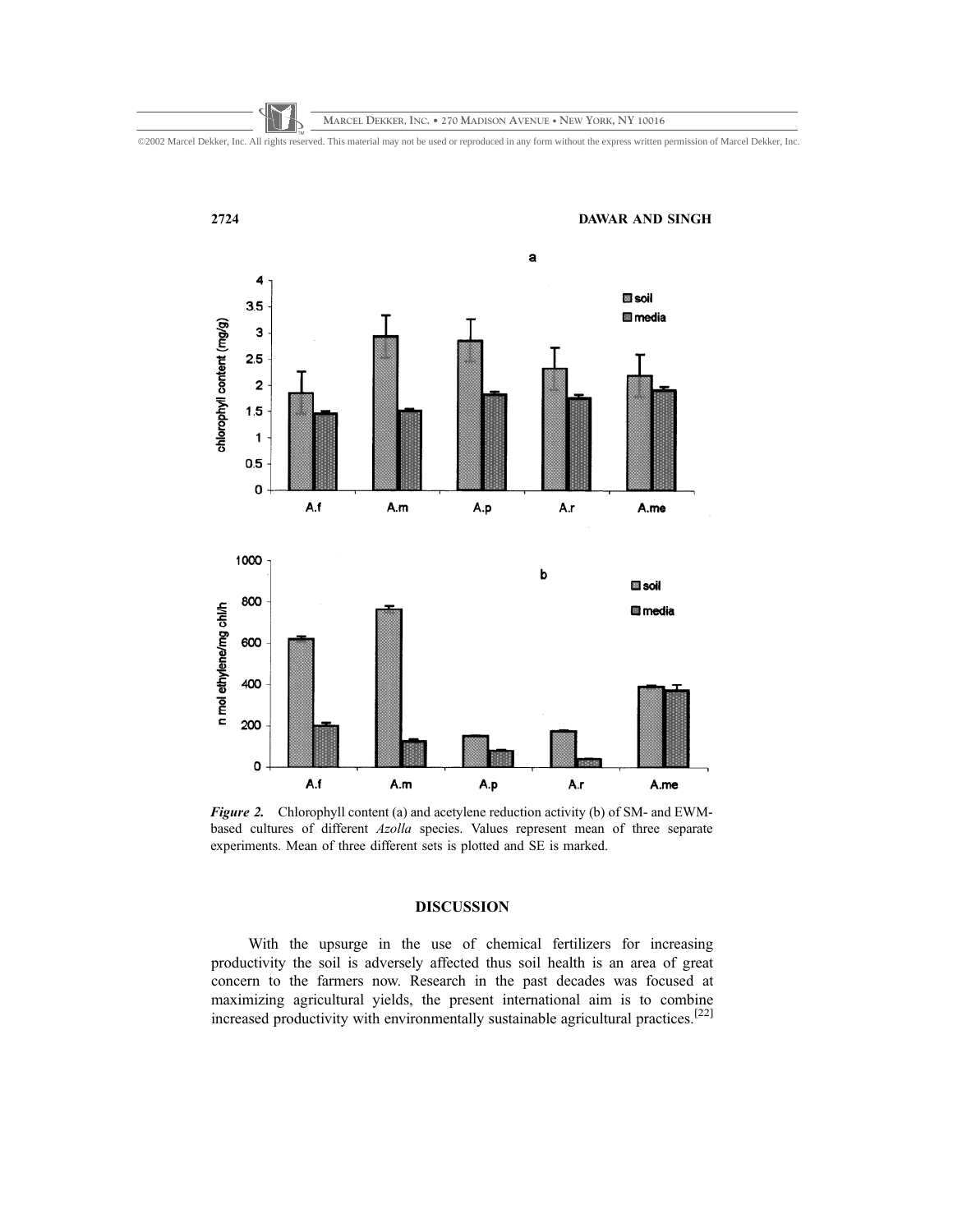©2002 Marcel Dekker, Inc. All rights reserved. This material may not be used or reproduced in any form without the express written permission of Marcel Dekker, Inc.

### MAINTENANCE OF AZOLLA CULTURES 2725

Table 1. Phosphorus Content (%) of Different Species of Azolla Plants Grown in SM- and EWM-Based Cultures; Values Represent Mean of Three Separate Experiments

| <b>Species</b>  | Phosphorus(%)      |                     |
|-----------------|--------------------|---------------------|
|                 | Soil-Based Culture | Media-Based Culture |
| A. filiculoides | $0.53 \pm 0.014$   | $1.60 \pm 0.0072$   |
| A. microphylla  | $0.37 \pm 0.023$   | $1.67 \pm 0.081$    |
| A. pinnata      | $0.33 \pm 0.052$   | $1.40 \pm 0.002$    |
| $A$ rubra       | $0.48 \pm 0.002$   | $1.25 \pm 0.01$     |
| A mexicana      | $0.61 \pm 0.001$   | $2.08 \pm 0.0162$   |

Rice is a staple food of half of the world's population and blue-green algae and Azolla are the common biofertilizers employed, supplying an additional 30–40 kg of N/hectare into the soil.<sup>[23]</sup> Due to very high multiplication rate of  $Azolla$ , biomass produced is multifold in two–three weeks. It not only saves the expensive chemical fertilizer, but also adds organic matter to the soil after decaying, since fixed N is available to the soil only after Azolla decays, rest of the plant part adds to soil nutrition.

Azolla is an aquatic fern and it requires water and a little P for its growth. Rice-field conditions are suitable for its multiplication, due to waterlogging in the fields and with supply of a little P it grows very well along with the rice as a dual crop. The primary method of propagation in Azolla is vegetative, though sporulation too occurs but many constraints hamper the spore to become a propagule for Azolla.<sup>[24]</sup> It is maintained both as a soil based as well as a nutrient medium based culture. It was found during our studies that it can be well maintained in the laboratories in soil based medium, and its growth rate, N

Table 2. Available P and K Content of Soil After Growing Different Azolla Species in SM and EWM; Control Is Uninoculated Soil; Values Represent Mean of Three Separate Experiments; SE Is Marked

| Phosphorus ( $\text{kg}$ ha <sup>-1</sup> )<br>Species    | Potassium $(kg ha^{-1})$ |
|-----------------------------------------------------------|--------------------------|
| $94.08 \pm 0.023$<br>Control<br>$227.2 \pm 0.012$         |                          |
| $87.81 \pm 0.0342$<br>A. microphylla                      | $232.8 \pm 0.0756$       |
| A. filiculoides<br>$89.52 \pm 0.004$<br>$236.5 \pm 0.052$ |                          |
| A. pinnata<br>$83.21 \pm 0.0865$                          | $237.6 \pm 0.0121$       |
| A. rubra<br>$88.14 \pm 0.004$                             | $231.4 \pm 0.0067$       |
| $85.48 \pm 0.001$<br>A. mexicana                          | $238.2 \pm 0.0021$       |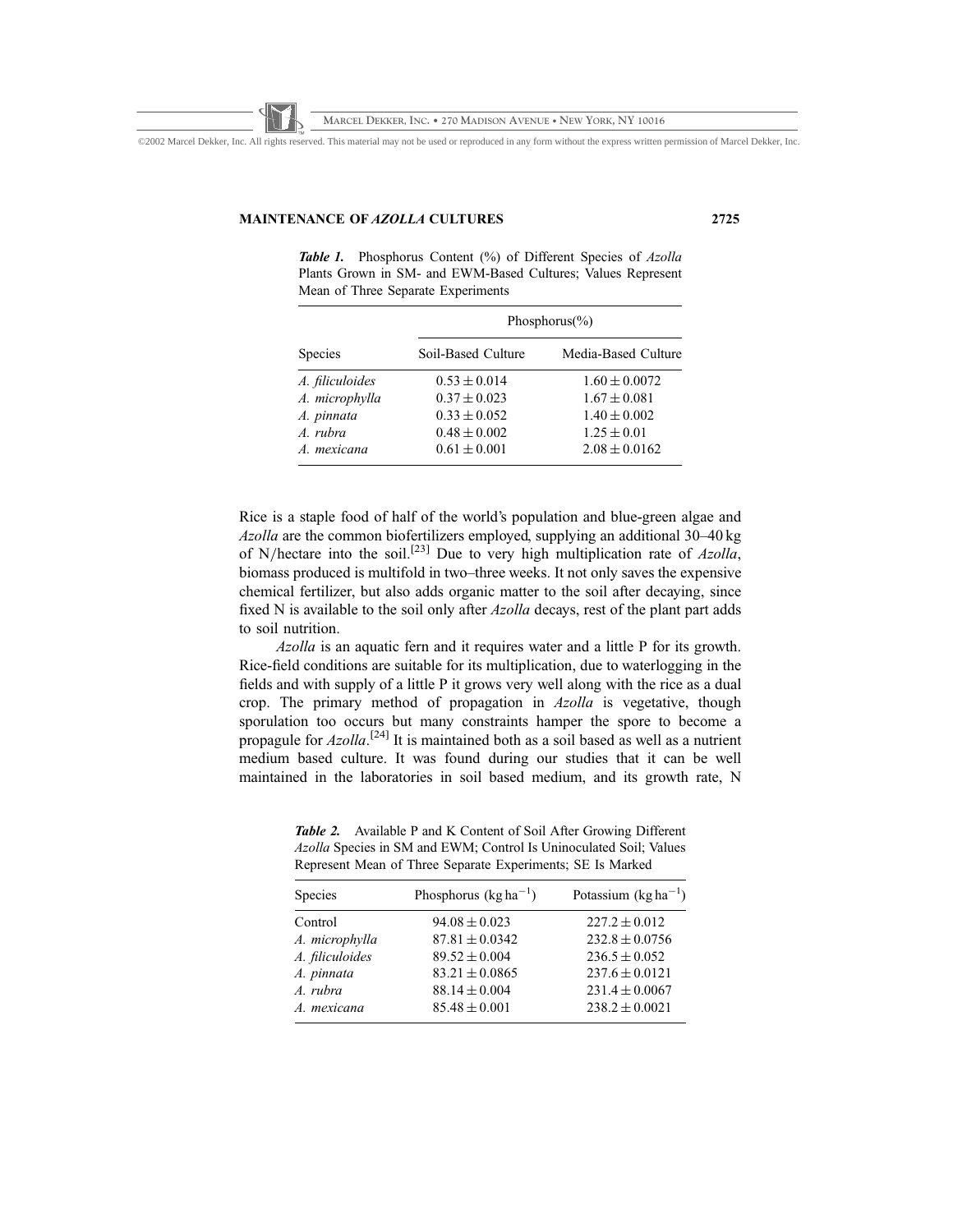



Figure 3. Percent N and % K content of different Azolla species in soil- and media-based cultures. Mean of three different sets is plotted and SE is marked.

fixation, % P, K, N, C content remain equal or more than the nutrient medium based culture, if kept for long duration (Figs. 1–3). It is also reported that another benefit of applying Azolla as a biofertilizer is that in low K soil it has greater ability to accumulate K than does rice. Thus, when the fern decomposes, it acts indirectly as a K fertilizer.<sup>[25]</sup> Our studies also support this finding (Table 2). Kushari and Taheruzzaman<sup>[26]</sup> reported that productivity of  $Azolla$  and its symbiotic N fixation were regulated by the nutrient status of the medium and were influenced more by orthophosphate P of a particular medium. They found that ditch and pond water was quite significant to influence the productivity and suitable for luxurious consumption of P in excess of metabolic demand. Jeschke and Simonis<sup>[27]</sup> have shown that the main source of P for aquatic plants is in the form of inorganic phosphates. This could be the reason of high P content in EWM grown cultures, and P loading capacity is also different among the various species of  $Azolla$  (Table 1). This finding is also supported by Talley and Rains<sup>[28]</sup> and Watanabe et al.[29]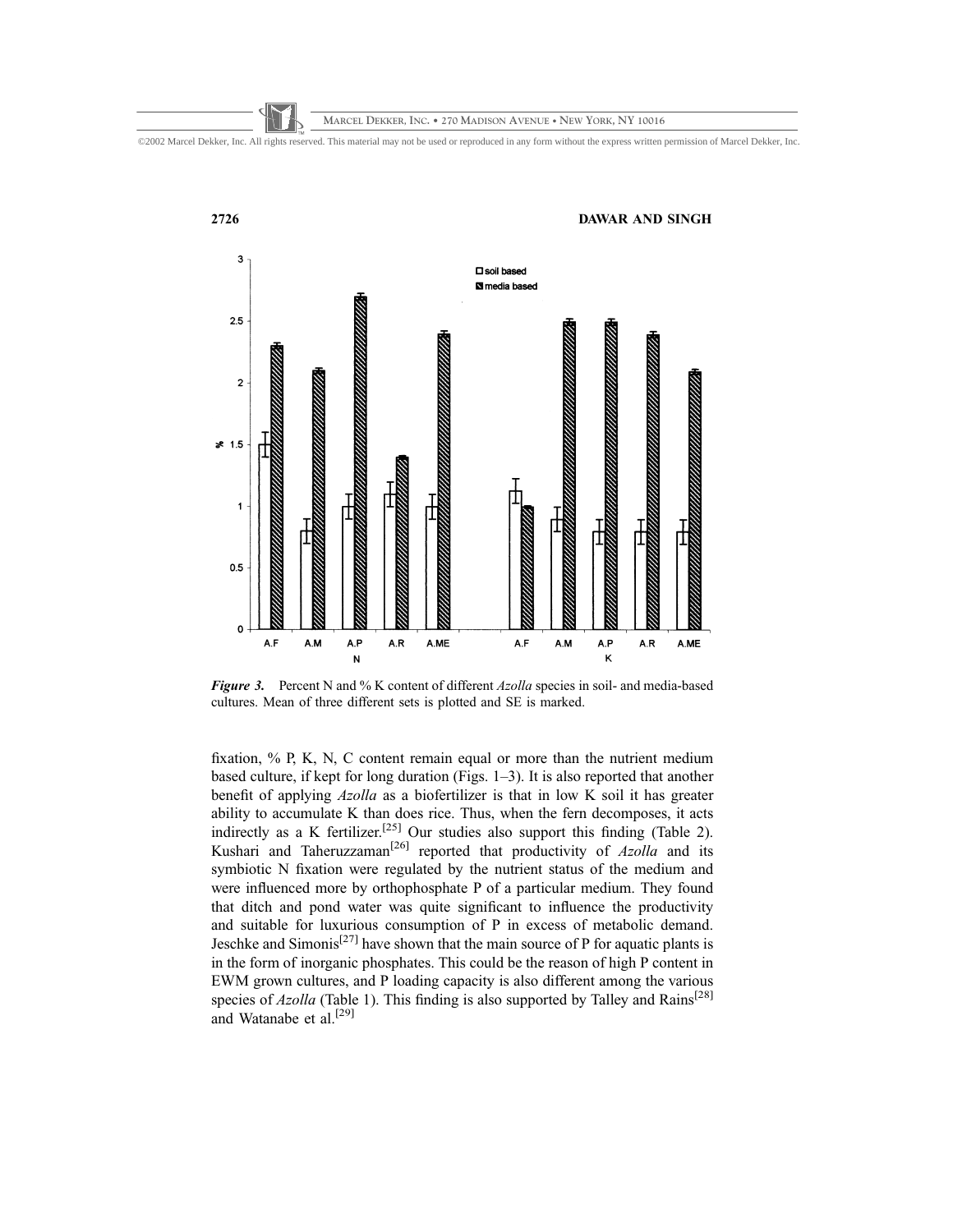©2002 Marcel Dekker, Inc. All rights reserved. This material may not be used or reproduced in any form without the express written permission of Marcel Dekker, Inc.

### MAINTENANCE OF AZOLLA CULTURES 2727

Our work suggests that  $Azolla$  grown on soil based medium as soil  $+$  water also works well for maintenance of Azolla plants. The biomass of the nutrient medium based cultures show increase till two weeks period, when the concentration of all salts N, K, P, and C is high in media to support good plant growth, after which the growth rate stagnates and plants require transfer in fresh media. In soil based cultures, however, the growth is steady for about two months, without any decay. Plants could harvest a little P from the soil and can survive well (Table 2). Soil acts as good buffering agent too, while in media based cultures, pH of the medium rises after sometime due to accumulated debris of decayed plant material and roots.[30] In soil based media this debris gets added in to the soil as soil component and pH of water above soil is not adversely affected. So the SM based cultures can be stored for a longer period and transferring in to the fresh soil is required only after 2–3 months time. This saves the labor on one hand and cost of expensive medium components too. Though the cultures should not be kept for very long durations as incorporation of organic matter in soil decreases the total bacterial count of the soil and increases the total fungal count.[31] As the period of incubation in soil increases the total population of these fungi too increases, in all the species of Azolla except A. microphylla. Due to fungal population cellulolytic and hydrolytic activity of Azolla too increases and it enhances the decomposition of Azolla. Soil based medium for Azolla with a constant level of water and a little P (not more than 300 ppm) would serve as a good system for healthy Azolla maintenance.

# **REFERENCES**

- 1. Singh, P.K. Multiplication and Utilisation of Fern Azolla Containing Nitrogen Fixing Symbiont as Green Manure in Rice Cultivation. Riso 1977, 26, 125–136.
- 2. Moore, A.W. Azolla: Biology and Agronomic Significance. Bot. Rev. 1969, 35, 17–35.
- 3. Watanabe, I.; Espinas, C.R.; Berja, N.S.; Alimagno, B.V. Utilisation of the Azolla–Anabaena Complex as a Nitrogen Fertilizer for Rice. IRRI Paper Series 1977, 11, 1–15.
- 4. Singh, P.K. Symbiotic Algal  $N<sub>2</sub>$  Fixation and Crop Productivity. In Annual Review of Plant Sciences; Mallick, C.P., Ed.; Narendra Publications: New Delhi, India, 1979; 37–65.
- 5. Subudhi, B.P.R.; Singh, P.K. Nutritive Value of Water Fern Azolla for Chicks. Poultry J. 1978, 57, 378–380.
- 6. Peters, G.A.; Toia, R.E.; Lough, S.M. Azolla–Anabaena Relationship. Plant Physiol. 1977, 59, 1021–1025.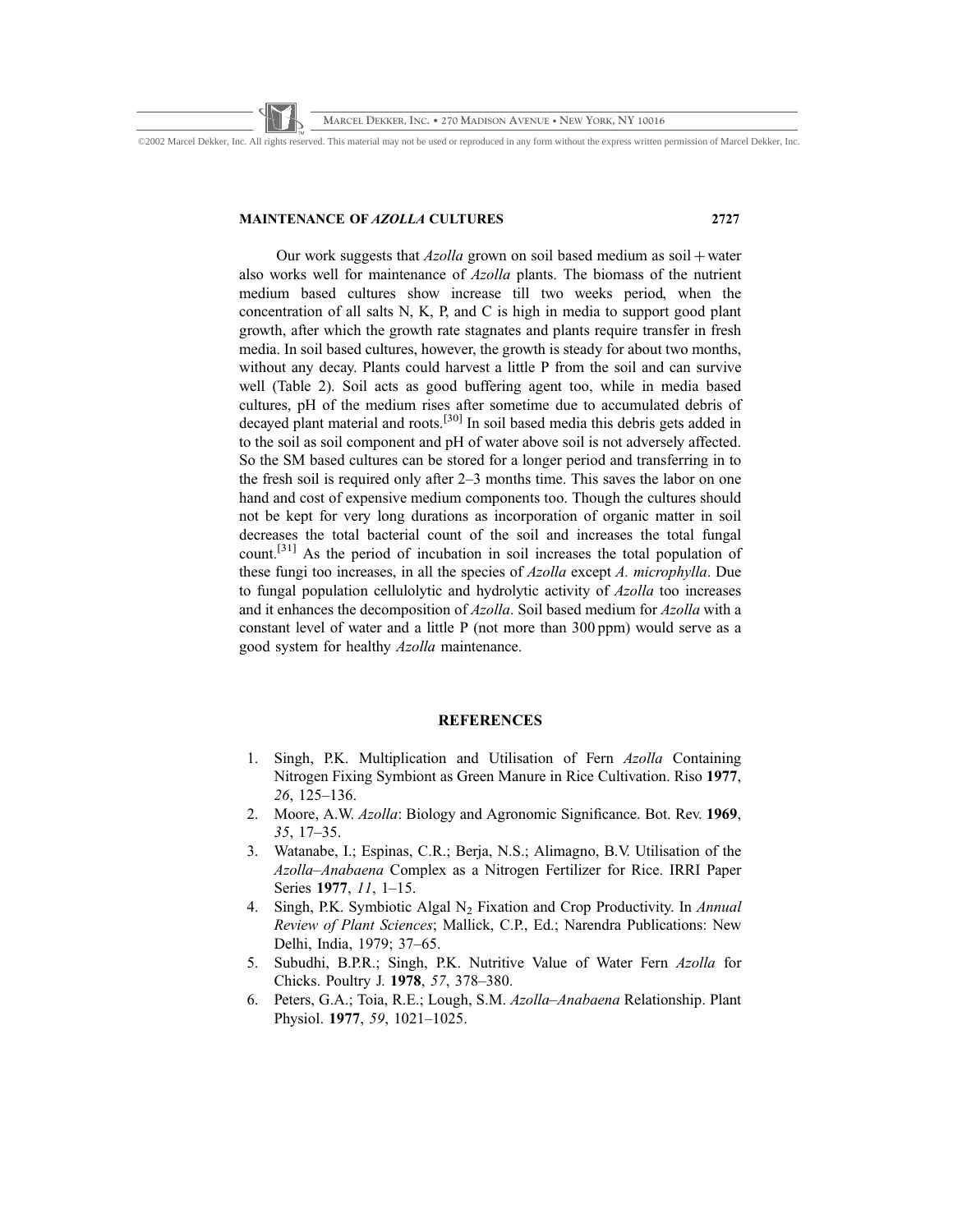©2002 Marcel Dekker, Inc. All rights reserved. This material may not be used or reproduced in any form without the express written permission of Marcel Dekker, Inc.

## 2728 DAWAR AND SINGH

- 7. Singh, P.K. Biofertilisation of Rice Crop. In Biofertilizers: Potentialities and Problems; Sen, S.P., Palit, P., Eds.; Plant Physiology Forum: Calcutta, India, 1988; 109–114.
- 8. Singh, P.K. Use of *Azolla* in Asian Agriculture. Appl. Agric. Res. 1989, 4, 149–161.
- 9. Ventura, W.; Watanabe, I. Green Manure Production of Azolla microphylla and Sesbania rostrata and Their Long-Term Effects on Rice Yields and Soil Fertility. Biol. Fert. Soils. 1993, 15, 241–248.
- 10. Peters, G.A.; Toia, R.E.; Evans, W.R.; Crist, D.R.; Mayne, B.C.; Polle, R.E. Characterization and Comparisons of Five Azolla–Anabaena Associations. Plant Cell Environ. 1980, 3, 261–269.
- 11. Kitoh, S.; Shiomi, N. Effects of Mineral N nutrients and Combined Nitrogen Sources on Growth and Nitrogen Fixation of Azolla–Anabaena Association . Soil Sci. Plant Nutr. 1991, 37, 419–426.
- 12. Yatazawa, M.; Tommatsu, N.; Mosada, N.; Nunome, K. Nitrogen Fixation in Azolla–Anabaena as Affected by Mineral Nutrient Status. Soil Sci. Plant Nutr. 1980, 26 (3), 415–426.
- 13. Nickell, L.G. Physiological Studies with Azolla Under Aseptic Conditions. II. Nutritional Studies and the Effects of Chemicals on Growth. Phyton 1961, 17, 49–54.
- 14. Malavolta, E.; Acorsi, W.R.; Ruschel, A.P.; Krug, L.J.; Nakayama, L.I.; Fiomi, I. Mineral Nutrition and Nitrogen Fixation in Azolla. In Associative Nitrogen Fixation; Vose, P.B., Ruschell, A.P., Eds.; CRC Press: Boca Raton, FL, 1981; Vol. II, 229–231.
- 15. Watanabe, I.; Berja, N.S.; Del Rosario, D.C. Growth of Azolla in Paddy Field Soils as Effected by Phosphorus Fertilizer. Soil Sci. Plant Nutr. 1980, 26, 301–307.
- 16. Jewell, W.J.; Kulasooriya, S.A. The Relation of Acetylene Reduction to Heterocyst Frequency in Blue-Green Algae. J. Exp. Bot. 1970, 21, 881–886.
- 17. Wintermans, J.F.G.M.; Demots, A. Spectrophotometric Characterisation of Chlorophylls a and b and Their Pheophytins in Ethanol. BBA 1965, 109, 448–450.
- 18. Walinga, I.; Vanwork, W.; Hauba, V.J.G.; Vanderke, J.J. Plant Analysis Procedure (Part 7). In Soil and Plant Analysis; Kluwer Academic Publishers: Dordrecht, Netherlands, 1995; 12–138.
- 19. Olsen, S.R.; Cole, C.V.; Watanabe, F.S.; Dean, L.A. Estimation of Available Phosphorus in Soils by Extraction with Sodium Biocarbonate; USDA, U.S. Government Printing Office: Washington, DC, 1954; 939.
- 20. Walkley, A.J.; Black, I.A. Estimation of Soil Organic Carbon by the Chromic Acid Titration Method. Soil Sci. 1934, 37, 29–38.
- 21. Keeney, D.R.; Bremner, J.M. Chemical Index of Soil Nitrogen Availability. Nature 1966, 211, 892–893.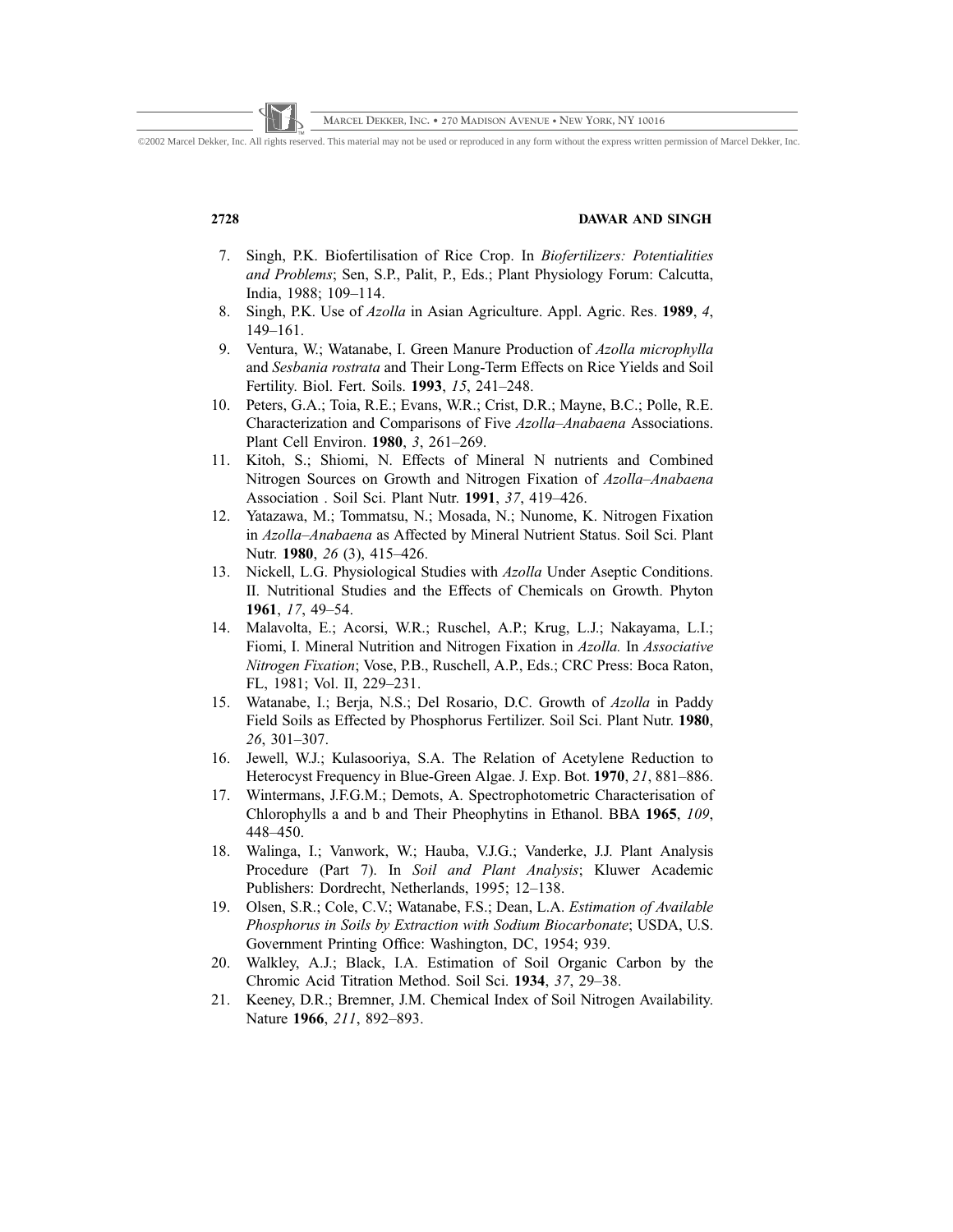©2002 Marcel Dekker, Inc. All rights reserved. This material may not be used or reproduced in any form without the express written permission of Marcel Dekker, Inc.

# MAINTENANCE OF AZOLLA CULTURES 2729

- 22. Wagner, G.M. Azolla: A Review of Its Biology and Utilization. Bot. Rev. 1997, 63 (1), 1–26.
- 23. Singh, P.K. Nitrogen Economy of Rice Soils in Relation to Nitrogen Fixation by Blue-Green Algae and Azolla. In Increasing Rice Yield in Kharif; Central Rice Research Institute: Cuttack, India, 1978; 221–239.
- 24. Dawar, S.; Dey, T.; Saxena, S.; Singh, P.K. Biodiversity of Azolla and Prospects of Its Genetic Improvement in Relation to Temperature, Salinity and Pest Infestation. In Recent Advances in the Exploitation of Blue-Green Algae and Azolla; Singh, P.K., Dhar, D.W., Pabbi, S., Prasanna, R., Arora, A., Eds.; NCCUBGA, IARI: New Delhi, India, 2001; 95–107.
- 25. Van Hove, C. Azolla and Its Multiple Uses with Emphasis on Africa; FAO: Rome, Italy, 1989.
- 26. Kushari, D.P.; Taheruzzaman, Q. Multiplication of Azolla pinnata in Primary Production Units. In Proc. National Symposium on Cyanobacterial Nitrogen Fixation; Kaushik, B.D., Ed.; NFBGAC, IARI: New Delhi, India, 1990; 353–358.
- 27. Jeschke, W.D.; Simonis, W. Uber die Aufnahove von Phosphatund Sulfatonen. Planta 1965, 67, 6–32.
- 28. Talley, S.N.; Rains, D.W. Potential Mechanisation of Azolla Cultivation in Rice Fields. In Azolla as Green Manure; Lumpkin, T.A., Plucknett, D.L., Eds.; West View Press: Boulder, CO, 1982; 141–159.
- 29. Watanabe, I.; Lin, C.; Ramirez, C.; Lapis, M.T.; Ventura, S.T.; Liu, C.C. Physiology and Agronomy of Azolla–Anabaena Symbiosis. In Nitrogen Fixation with Non-Legumes; Skinner, F.A., Boddey, R.M., Fendrik, I., Eds.; Kluwer Academic Publishers: Dordrecht, Netherlands, 1989; 57–62.
- 30. Dawar, S.; Singh, P.K. Growth, Nitrogen Fixation and Occurrence of Epiphytic Algae at Different pH in the Cultures of Two Species of Azolla. Biol. Fert. Soils 2001, 34, 210–214.
- 31. Sahrawat, K.L. Mineralisation of Soil Organic Nitrogen Under Waterlogged Conditions in Relation to Other Properties of Rice Soil. Plant Soil 1983, 42, 305–308.